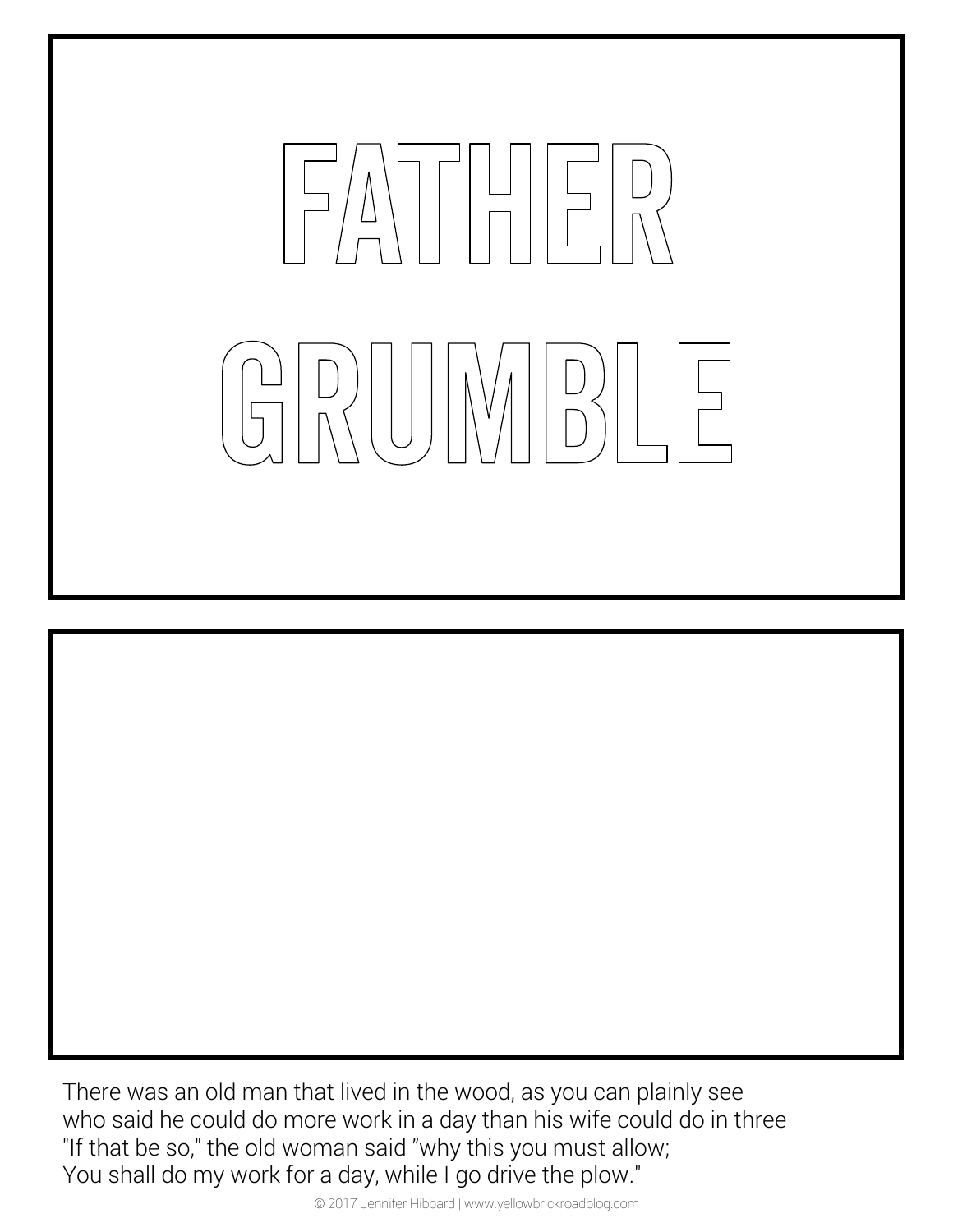"But you must milk the tiny cow, for fear she should go dry And you must feed the little pigs that are within the sty And you must watch the bracket hen, lest she should lay astray And you must wind the reel of yarn that I spun yesterday."

The old woman took the staff in her hand and went to drive the plow The old man took the pail in his hand and he went to milk the cow But Tiny hitched and Tiny flinched, and Tiny cocked her nose And Tiny gave the old man such a kick that the blood ran down to his toes.